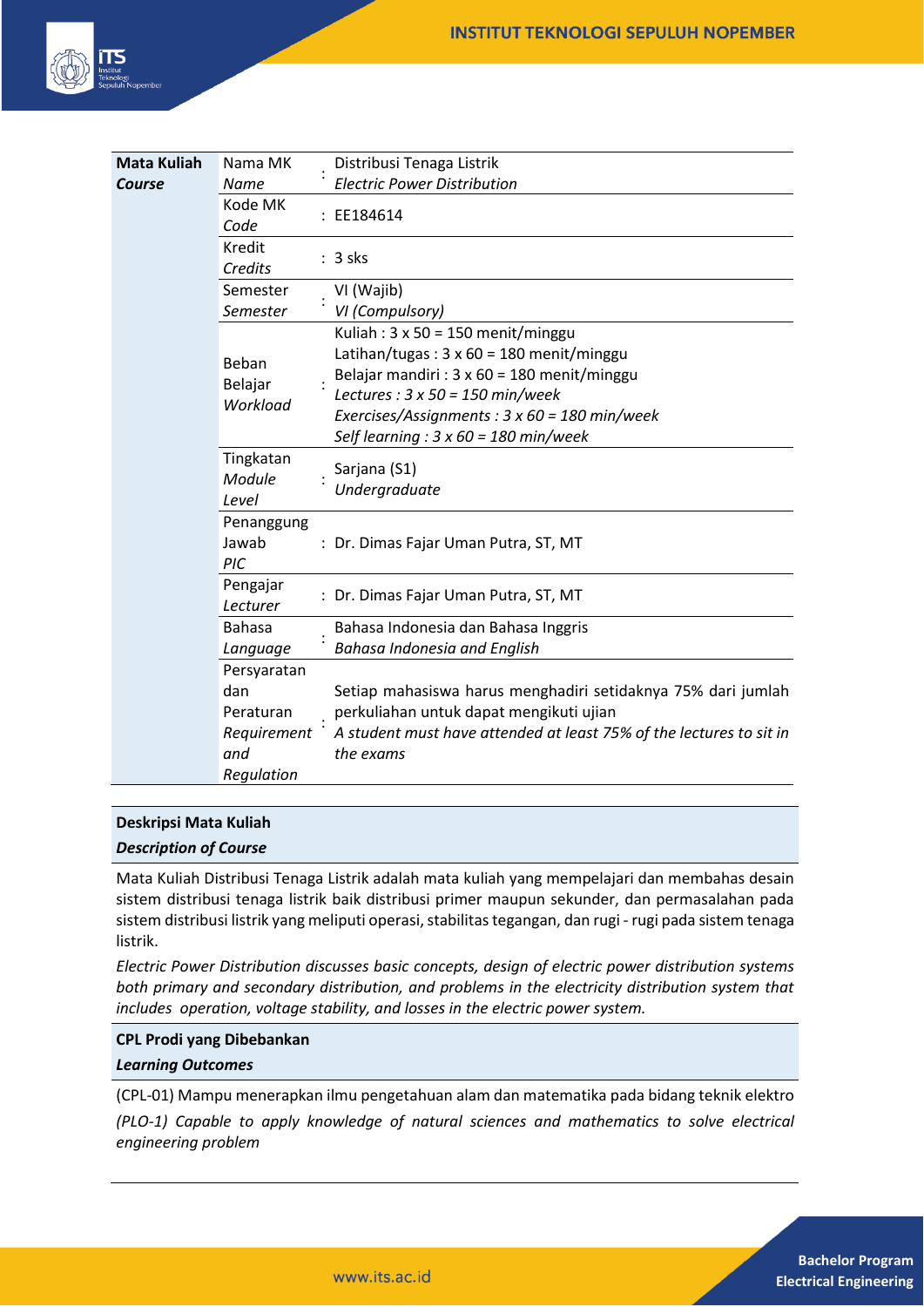

(CPL-05) Mampu mengidentifikasi, memformulasikan dan menyelesaikan permasalahan dibidang teknik elektro

*(PLO-5) Capable to identify, formulate and solve problems in the field of electrical engineering* 

(CPL-11) Mampu menerapkan metode, ICT, dan perangkat modern dalam penyelesaian permasalahan dibidang teknik elektro

*(PLO-11) Capable to apply methods, ICT, and modern devices in solving problems in the field of electrical engineering*

#### **Capaian Pembelajaran Mata Kuliah**

#### *Course Learning Outcomes*

(CPMK-01) Menguasai konsep desain Distribusi Tenaga Listrik beserta pengenalan peralatan di Gardu Induk dan Jaringan Distribusi Primer maupun Sekunder, menganalisis permasalahan pada system distribusi listrik yang meliputi operasi, stabilitas tegangan, dan rugi-rugi sistem tenaga listrik.

*(CLO-01) Mastering the design concept of Electric Power Distribution along with the introduction of equipment in Primary and Secondary Distribution Substations and Networks, analyzing problems in the electricity distribution system which includes operations, voltage stability, and losses of electric power systems.*

(CPMK-02) Mampu mengenal peralatan Gardu Induk dan Jaringan Distribusi Primer dan Sekunder dan prinsip kerjanya, mengenalkan prinsip proteksi jaringan distribusi, mengetahui drop tegangan dan rugi-rugi jaringan, memperbaiki power faktor serta menganalisis keandalan sistem distribusi. *(CLO-02) Able to recognize the equipment of Primary and Secondary Distribution Networks and Distribution Working Principles, introduce the principles of distribution network protection, know the voltage drop and network losses, improve power factors and analyze the distribution system reliability.*

(CPMK-03) Mampu mengambil keputusan terhadap pemilihan komponen peralatan Gardu induk dan Jaringan Distribusi Tenaga Listrik, merencanakan dan menganalisis sistem distribusi tenaga lsitrik.

*(CLO-03) Able to make decisions on the selection of equipment components Substation and Electric Power Distribution Network, plan and analyze the electric power distribution system.*

(CPMK-04) Mampu bertanggung jawab atas hasil kerja, baik secara individu maupun kelompok. *(CLO-04) Having responsibility in work, both individually and groups.*

| <b>Topik/Pokok Bahasan</b> |                                                                             |  |  |  |
|----------------------------|-----------------------------------------------------------------------------|--|--|--|
| <b>Main Subjects</b>       |                                                                             |  |  |  |
|                            | 1. Review System Tenaga Listrik                                             |  |  |  |
|                            | Review of the Electric Power System                                         |  |  |  |
| 2.                         | Jaringan Transmisi                                                          |  |  |  |
|                            | Transmission Network                                                        |  |  |  |
|                            | 3. Gardu Induk Distribusi dan Perlengkapannya                               |  |  |  |
|                            | Distribution Substation and Equipment                                       |  |  |  |
|                            | 4. Jaringan Distribusi Primer dan Sekunder                                  |  |  |  |
|                            | <b>Primary and Secondary Distribution Networks</b>                          |  |  |  |
| 5.                         | Perhitungan Drop tegangan, rugi-rugi jaringan dan power faktor di jaringan  |  |  |  |
|                            | Calculation of voltage drop, network losses and power factor in the network |  |  |  |

6. Proteksi jaringan